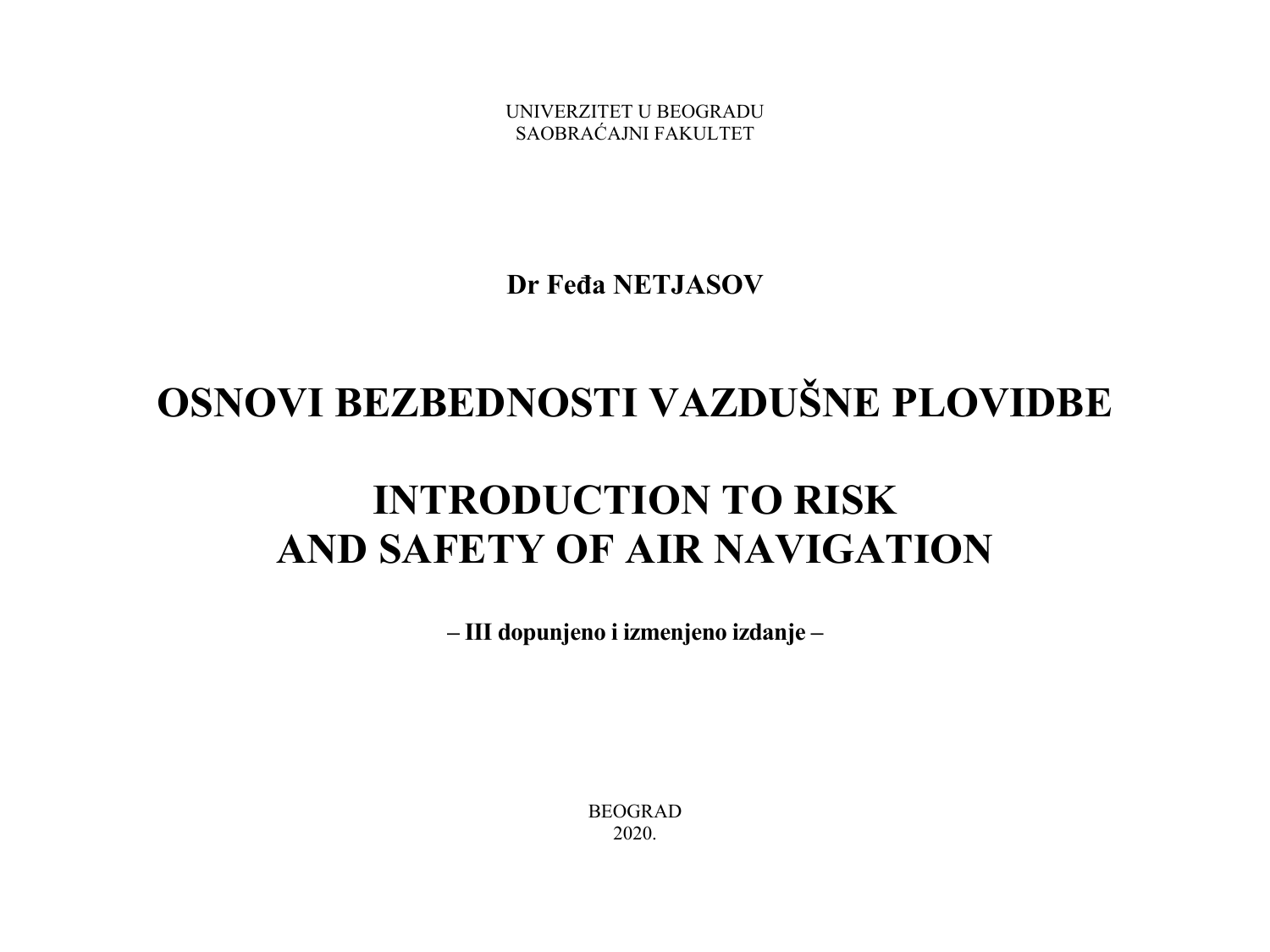#### Dr Feđa Netjasov OSNOVI BEZBEDNOSTI VAZDUŠNE PLOVIDBE / INTRODUCTION TO RISK AND SAFETY OF AIR NAVIGATION III dopunjeno i izmenjeno izdanje

| Za izdavača:                | dekan, dr Nebojša Bojović                                                                                                                                    |
|-----------------------------|--------------------------------------------------------------------------------------------------------------------------------------------------------------|
| Glavni i odgovorni urednik: | dr Marijana Petrović                                                                                                                                         |
| Tehnički urednik:           | Gordana Marjanović                                                                                                                                           |
| Korice:                     | Predrag S. Zdravković                                                                                                                                        |
| Izdavač:                    | Univerzitet u Beogradu – Saobraćajni fakultet, Vojvode Stepe 305, telefon: 3976–017; fax: 3096–704;<br>http://www.sf.bg.ac.rs                                |
|                             | Multimedijalna obrada diska i štampa: Pekograf d.o.o., 11080 Zemun, Vojni put 258/d, telefon/fax: 3149–166; e-mail: pekograf@sbb.rs; http://www.pekograf.com |
| Tiraž:                      | 60 primeraka                                                                                                                                                 |
| ISBN 978-86-7395-425-7      |                                                                                                                                                              |

 Na osnovu odluke Uređivačkog odbora Saobraćajnog fakulteta Univerziteta u Beogradu broj 741/2 od 10. septembra 2020. godine, odobrava se za upotrebu u nastavi kao autorizovana skripta za predmet "Osnovi bezbednosti vazdušne plovidbe" na osnovnim studijama

#### **CIP – КАТАЛОГИЗАЦИЈА У ПУБЛИКАЦИЈИ Народна библиотека Србије, Београд**

656.7.08(0.034.2)

#### **NETJASOV, Feđa, 1974-**

 Osnovi bezbednosti vazdušne plovidbe [Elektronski izvor] = Introduction to risk and safety of air navigation / Feđa Netjasov. - 3. dopunjeno i izmenjeno izd. - Beograd : Univerzitet, Saobraćajni fakultet, 2020 (Zemun : Pekograf). - 1 elektronski optički disk (CD-ROM) ; 12 cm

Sistemski zahtevi: Nisu navedeni. - Nasl. sa naslovne strane dokumenta. - Tiraž 60. - Beleška o autoru. - Bibliografija.

ISBN 978-86-7395-425-7

<sup>а</sup>) Ваздушни саобраћај -- Безбедност

COBISS.SR-ID 20639497

Izdavač zadržava sva prava. Reprodukcija pojedinih delova ili celine ove publikacije nije dozvoljena.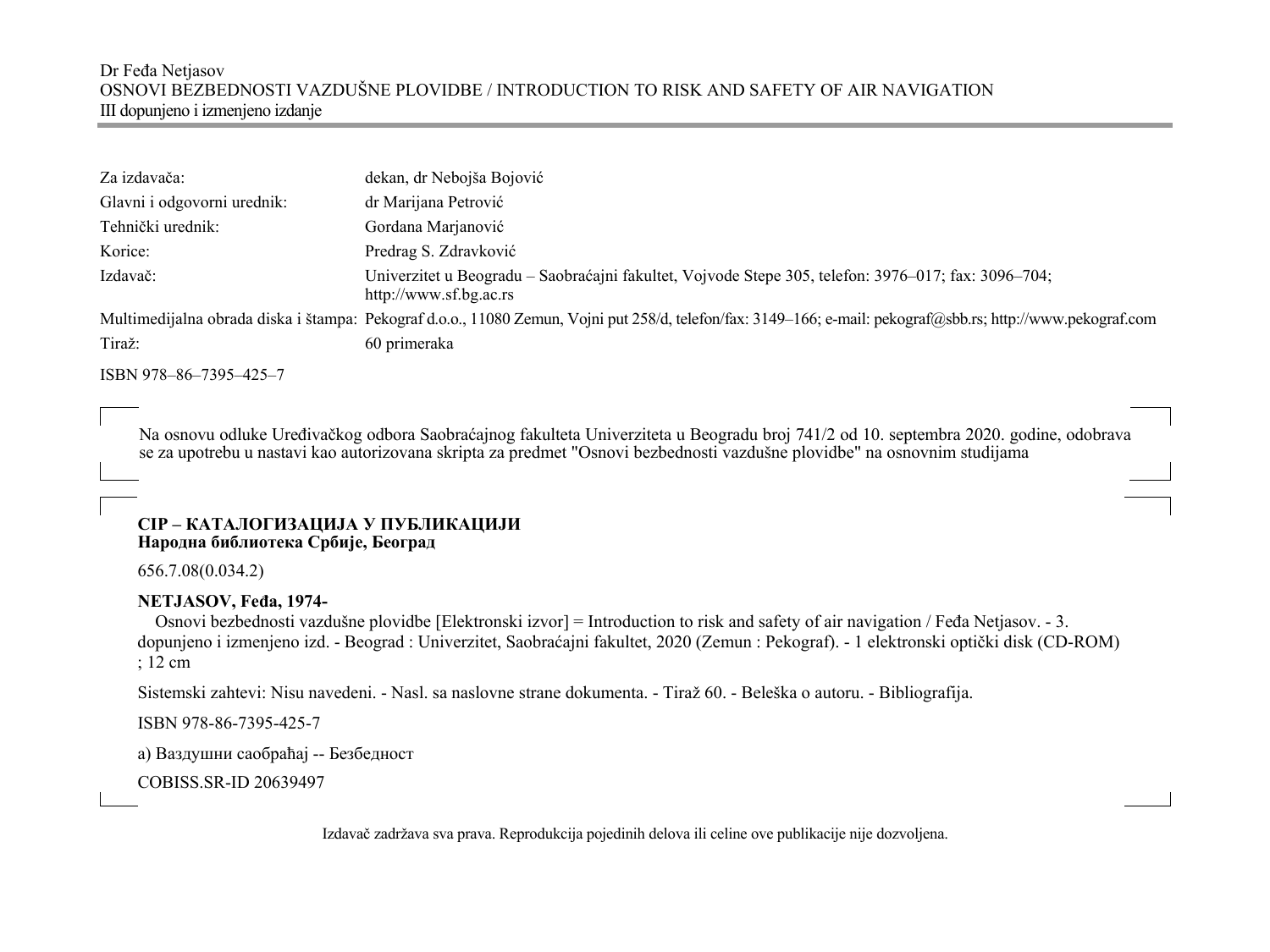#### **PREDGOVOR**

"Osnovi bezbednosti vazdušne plovidbe" su autorizovana skripta sastavljena na osnovu nastavnog plana i programa predmeta "Osnovi bezbednosti vazdušne plovidbe" koji se predaje na osnovnim akademskim studijama na Univerzitetu u Beogradu - Saobraćajnom fakuletu.

Skripta su prvenstveno namenjena studentima osnovnih akademskih studija na Modulu za vazdušni saobraćaj i transport Univerziteta u Beogradu - Saobraćajnog fakuleta. Skripta mogu biti od koristi i studentima master i doktorskih akademskih studija Saobraćajnog fakuleta, pogotovo onima koji nisu završili osnovne akademske studije na Modulu za vazdušni saobraćaj i transport. Takođe mogu biti od koristi i vazduhoplovnim inženjerima u cilju proširenja i ažuriranja znanja iz oblasti bezbednosti vazdušne plovidbe.

Materija koja je izložena u ovim skriptama odnosi se uglavnom na civilno vazduhoplovstvo i zasniva se velikim delom na međunarodnim propisima, zakonima i dokumentima u kojima je obrađena problematika vezana za bezbednost vazdušne plovidbe.

Pošto su ovi propisi i dokumenta podložni čestim izmenema i promenama, korisnicima ovih skripti se preporučuje da koriste i originalna (ažurna) dokumenta, koja su navedena u spisku literature, kako bi eventualne promene, do kojih je došlo posle izdanja skripti, uzeli u obzir prilikom korišćenja.

Jun 2020 Autor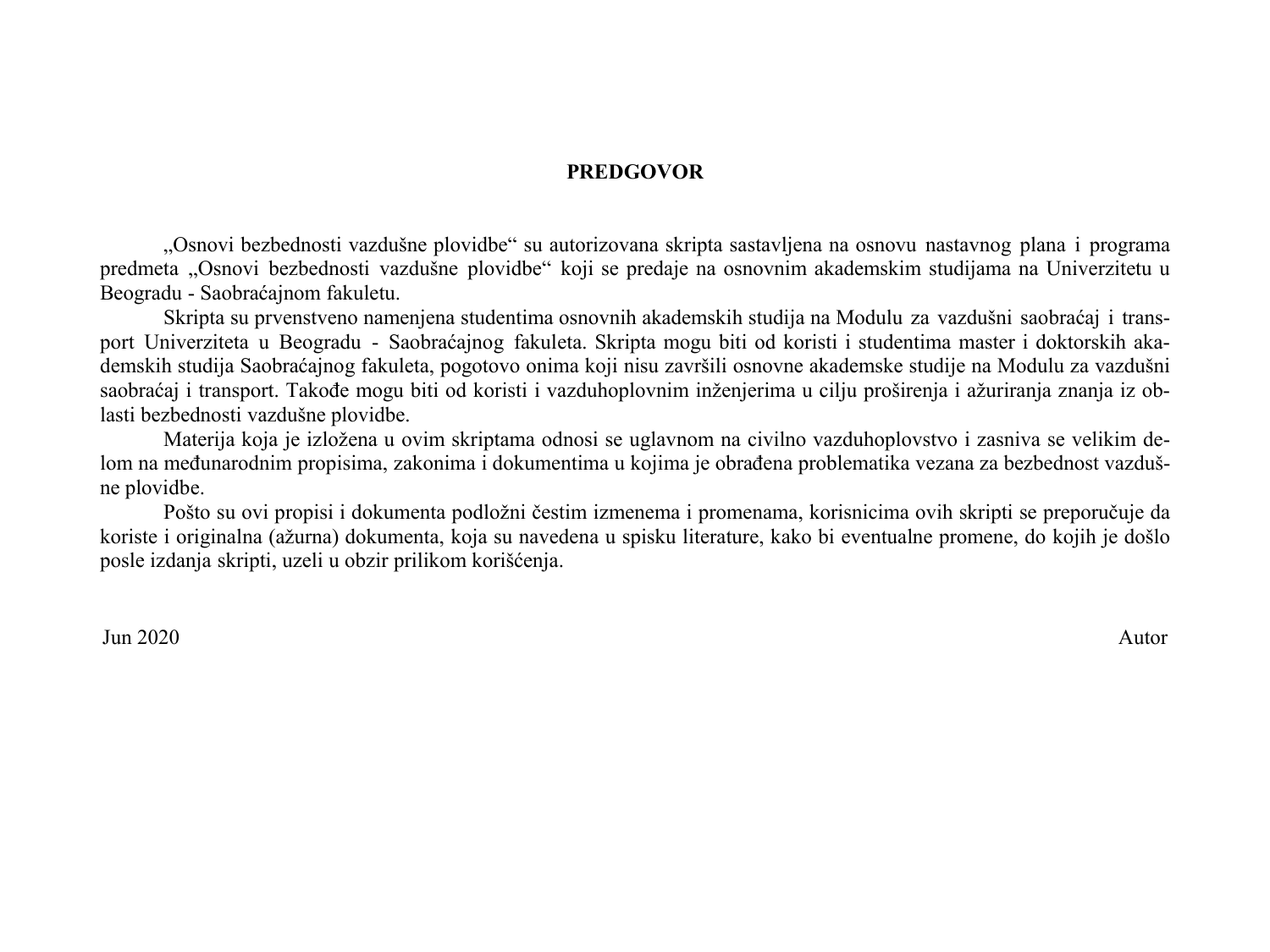#### **CONTENT**

**1. Definition and Basic concepts of Risk and Safety** What is Safety? Hazards, Risk, Accident/Incident Safety Criteria Safety Barriers Safety Case Regulation and Requirements The Evolution of Safety Thinking

**2. Safety Record/Safety Metrics** Safety Metrics Accident Statistics Accident Rate Safety Record Safety Record/Metrics Real Life Examples Accident Causal Factors Role of the Accident Statistics

#### **3. Sources of Accident/Incident Information**

Sources of Accident/Incident Information Phases in Accident/Incident Investigation Incident Reporting Systems Incident Reporting Programmes

**4. Just Culture**Culture and Safety Culture Just Culture Definitions of a 'Just Culture' Principles of a 'Just Culture' 'Just Culture' Concept

**5. Human Factors/Errors/Performance**Human Factors Human Errors Human Performance

**6. Threat and Error Management** Threat and Error Management (TEM) Framework Components of the TEM TEM in Flight Operations TEM in Air Traffic Control Line Operations Safety Audit (LOSA) Normal Operations Safety Survey (NOSS)

**7. Safety Issues** Airport Safety Issues ANSP Safety Issues Air Carrier Safety Issues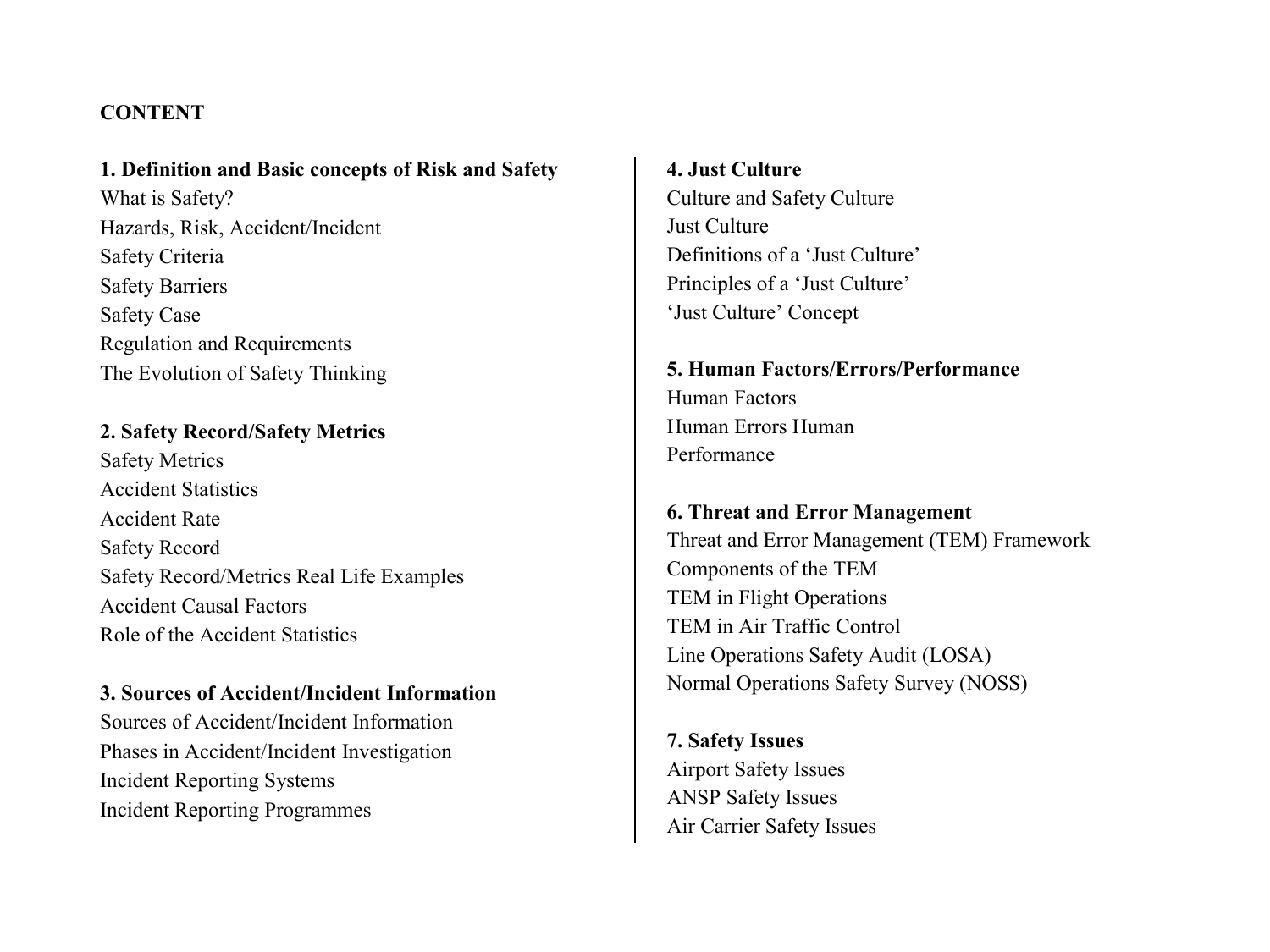**8. Safety Regulatory Requirements**  Safety Regulatory Requirements ICAO SARPs EU Safety Regulation ESARRs - EUROCONTROL Safety Regulatory Requirements

**9. Safety Management** The Philosophy of Safety Management Factors Affecting System Safety Safety Management Concepts

#### **10. Risk Management**

Risk Management Hazard Identification Risk Assessment Risk Mitigation Risk Communication

**11. Safety Assessment Methodologies** Introduction Methods/Models of the Risk and Safety Assessment Design Approaches Generic Safety Assessment Process

**12. Safety Assessment Methodologies - TOPAZ & SAM** Traffic Organization and Perturbation AnalyZer - TOPAZ Safety Assessment Methodology - SAM

**13. Safety Management Systems – SMS**  Safety Management System (SMS) SMS Process ICAO SMS Framework Quality Management Systems (QMS) vs. SMS State Safety Programme (SSP) vs. SMS

**14. Safety Oversight and Audit** Safety Oversight Safety Audits Air Carriers Safety Audit Air Navigation Service Provider Safety Audits Airport Safety Audits

**15. Safety Nets** Airborne Safety Nets Ground-based Safety Nets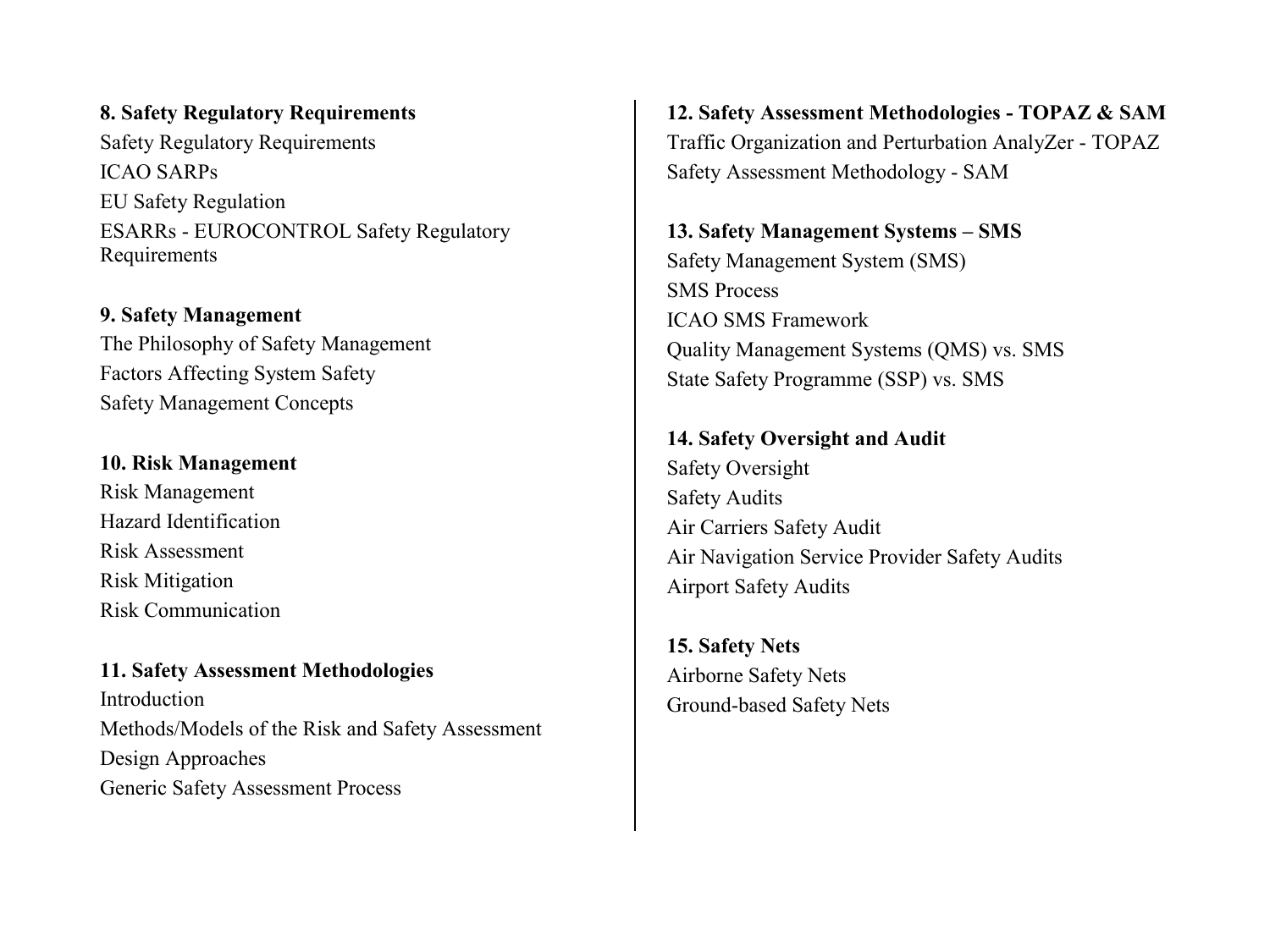

**UNIVERSITY OF BELGRADE**

# **Definition and Basic concepts of Risk and Safety AIR OF TRANSPORT AND TRAFFIC ENGINEERING**<br> **AIRPORT AND TRAFFIC ENGINEERING**<br> **AIRPORT AND TRAFFIC ENGINEERING**<br> **AIRPORT OF RISK and<br>
Safety**<br>
Fedja Netjasov<br>
Praculty of Transport and Traffic Engineering<br>
Air Transport

## **Fedja Netjasov**

**University of Belgrade Faculty of Transport and Traffic Engineering**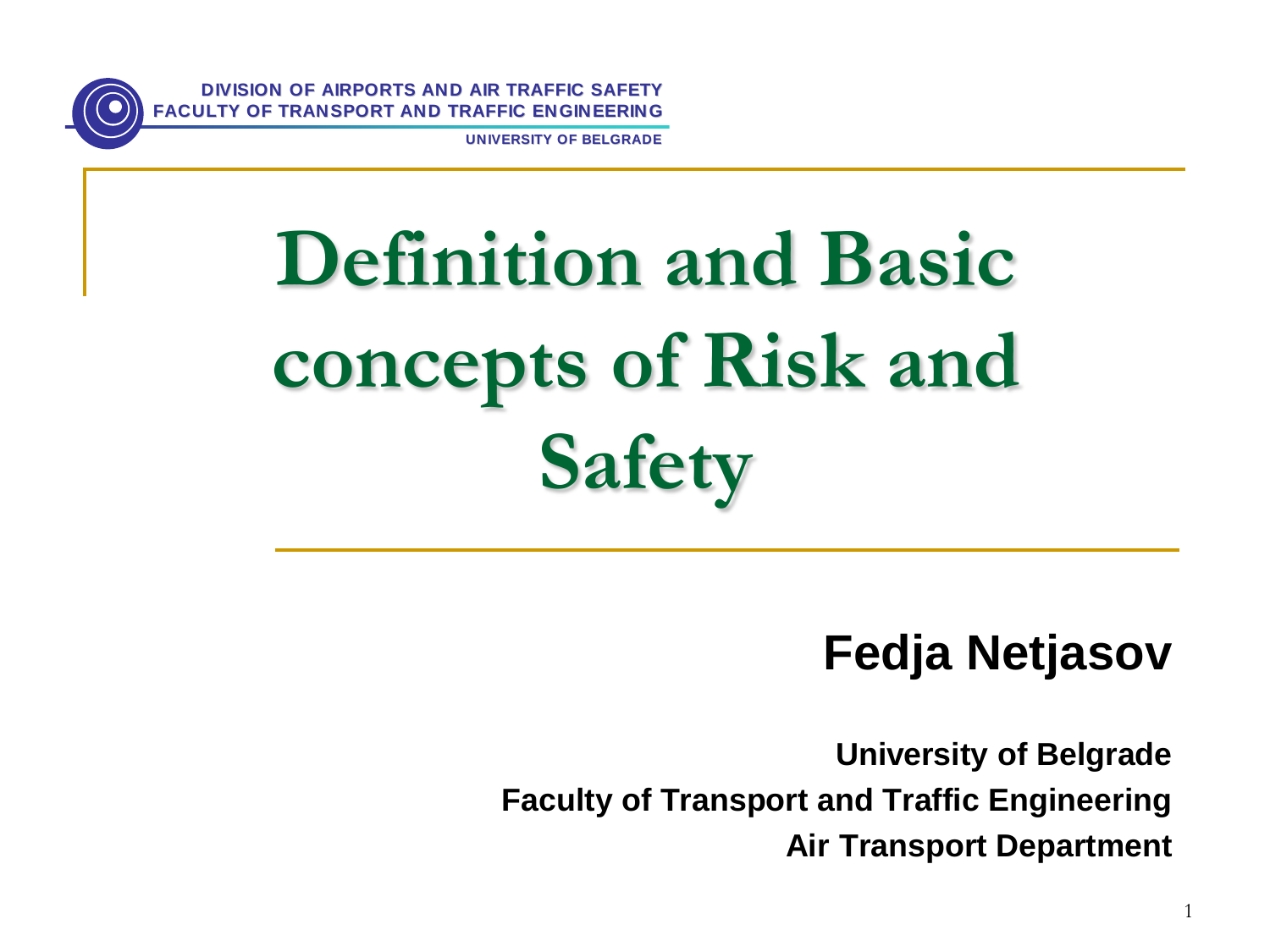# **Introduction (1)**

## **Vision 2020**:

□ In 2020, the skies are safer than ever before because safety has remained the top priority of the aircraft builders and operators and of air traffic managers.

### **Goals are**:

- □ Aircraft will achieve a five-fold reduction in the average accident rate of global operators;
- Aircraft will drastically reduce the impact of human error;
- Higher standards of training for aircraft operations and maintenance and for air traffic management.

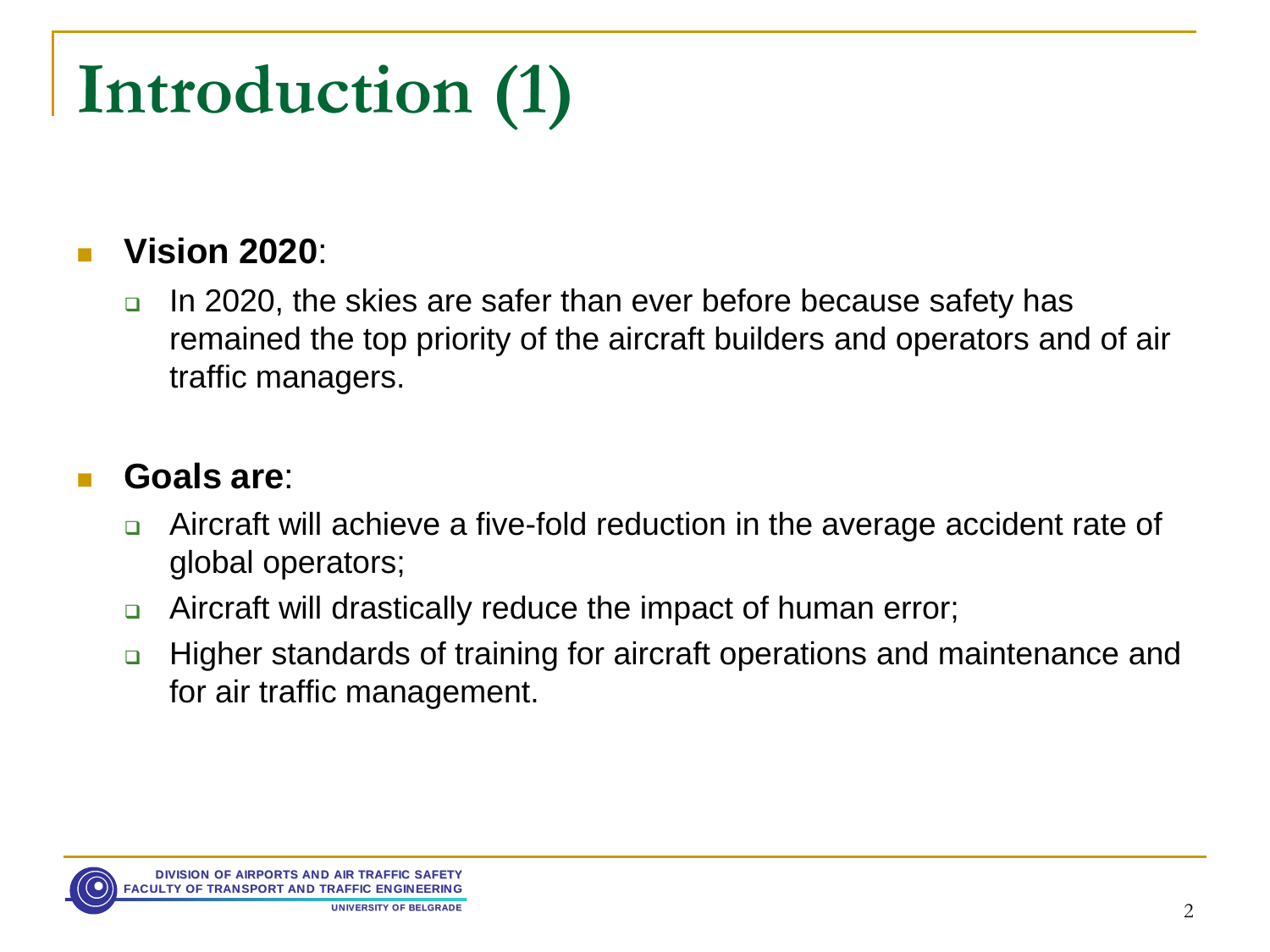# **Introduction (2)**

## **Strategic Research Agenda** - safety rests on three pillars:

- □ the technology, systems design and operations;
- regulation including certification and qualification (a special challenge will be presented in establishing systems of certification and qualification in the highly complex and integrated systems of the future);
- the human performance to operate the whole chain of Air Transport activities

## **Two goals were defined to meet the Safety challenge**:

- $\Box$  Reduction of the accident rate by 80%, addressing the first two pillars;
- **□** Reduction of human error and its consequences, addressing specifically the third pillar.

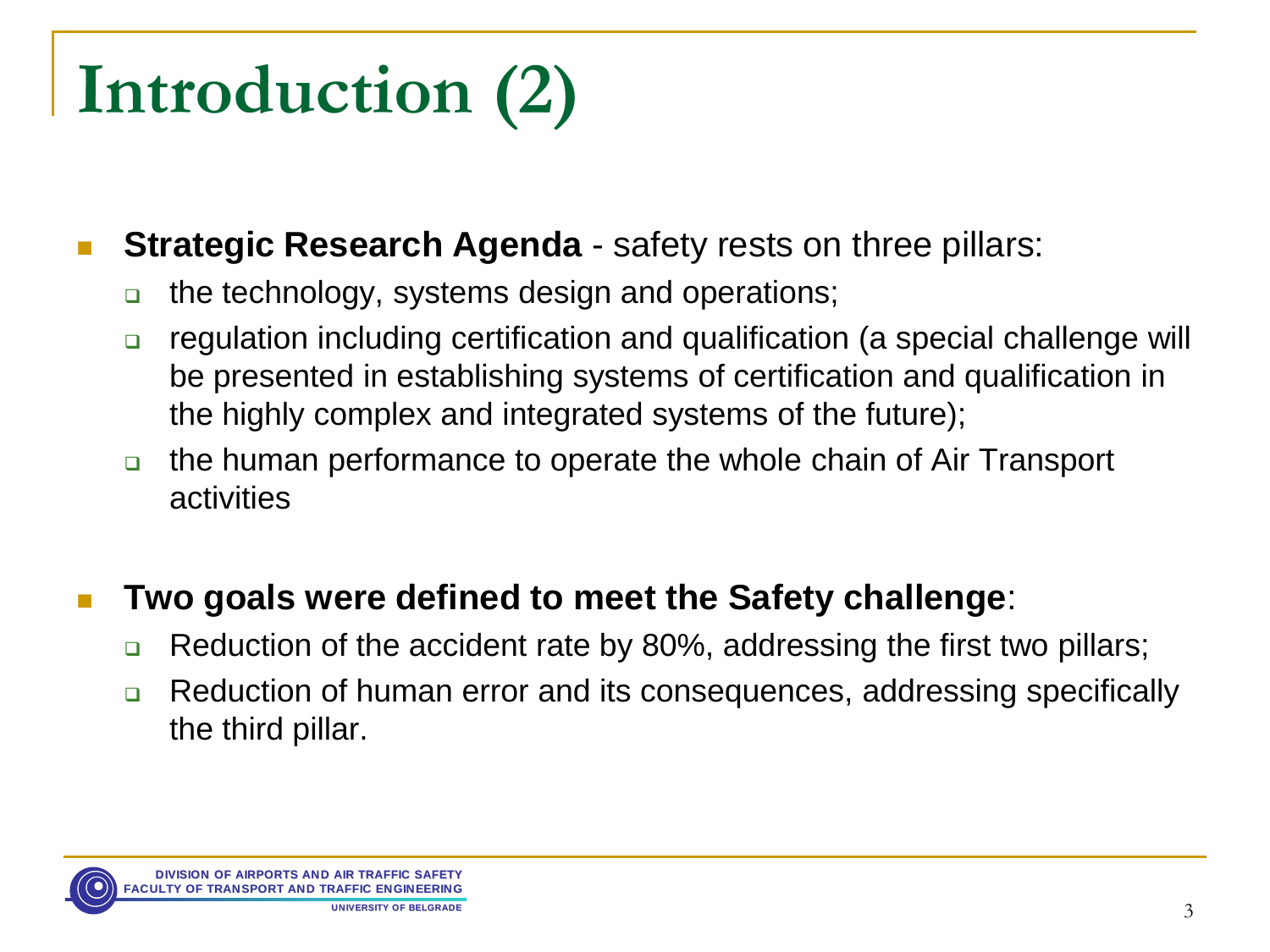# **Introduction (3)**

- **SESAR** high level goals for the Single European Sky and its technological pillar:
	- Enable a 3-fold increase in capacity which will also reduce delays, both on the ground and in the air;
	- **Improve the safety performance by a factor of 10;**
	- □ Enable a 10% reduction in the effects flights have on the environment and;
	- □ Provide ATM services to the airspace users at a cost of at least 50% less
- **The definition phase of SESAR has concluded that ATM can significantly contribute to reaching these goals. SESAR is now targeting for 2020**:
	- Associated improvement in safety so that the total number of ATM induced accidents and serious or risk bearing incidents will not increase despite traffic growth;